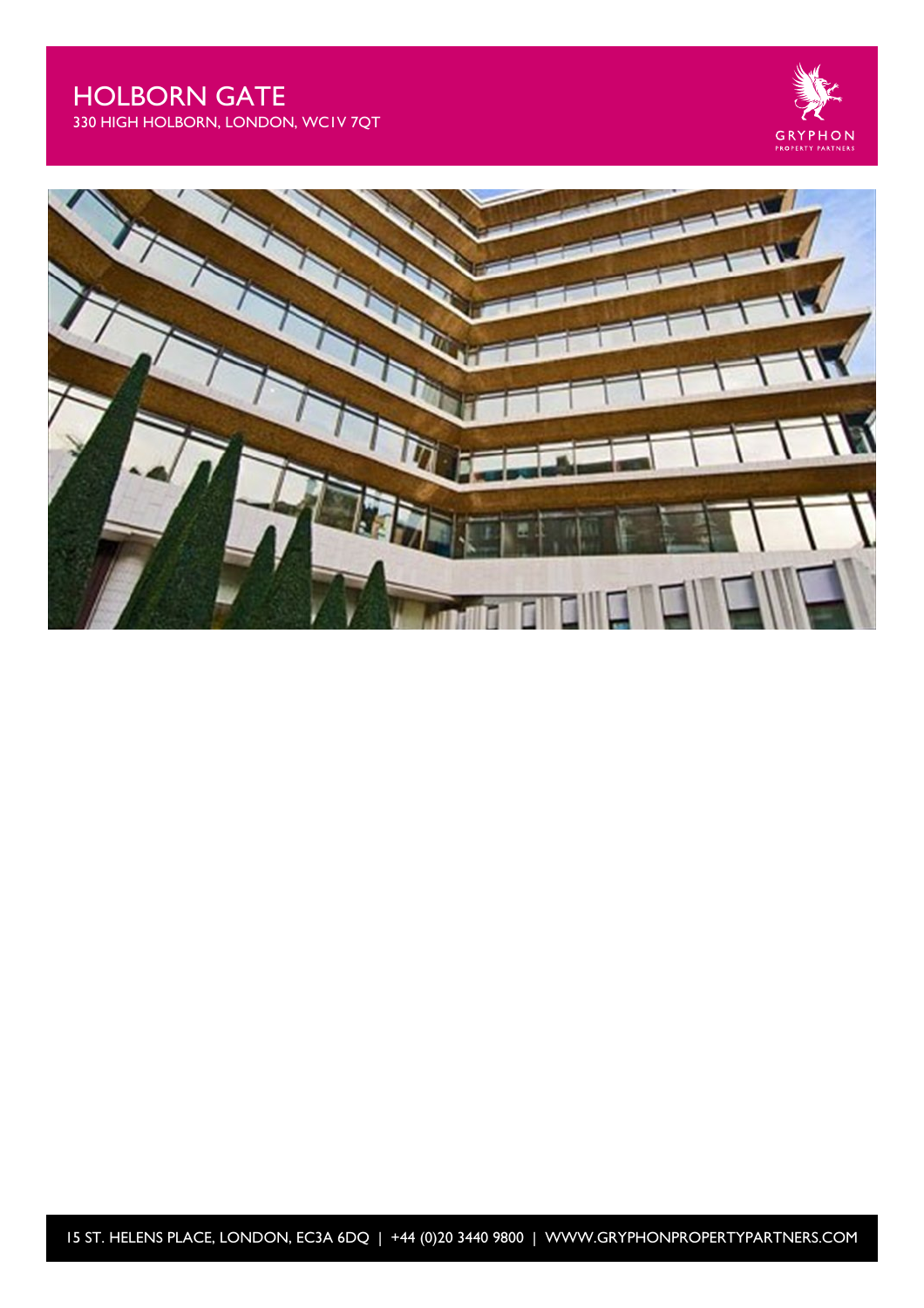### **DESCRIPTION**

The office space in London's Holborn Gate is in a landmark building in central London within easy reach of the West End and the City of London. On the first floor of an impressive glassfronted office building, the offices are in a prime business location that has been associated with the legal profession since medieval times. The area is also a hub for media companies and financial institutions. The offices have retail outlets on the ground floor and a basement car park. Within walking distance of Hatton Garden, the jewellery and diamond centre of London, and close to Leather Lane, a popular weekday market. Also a short stroll from Covent Garden with its excellent shopping, entertainment and restaurants. Situated just beside Chancery Lane underground station, the centre has excellent transport links.

### **LOCATION**

By Road:

Follow A40 Dual Carriageway

Outside Chancery Lane tube station

Opposite Clinton's Cards

By Air:

Liverpool Street Station - Central, Circle, Metropolitan and Hammersmith & amp; City Line.

Shuttle bus connection to London City Aiport

By Public Transport: Directly outside Chancery Lane tube station on the Central Line.

#### SPECIFICATION/AMENITIES

- $= 24$ hr access
- Flexible term length
- IT, Telecoms and Free secure WiFi
- Printers, scanners and photocopiers
- Dedicated specialist support from our helpful centre teams
- Fully furnished with kitchen facilities